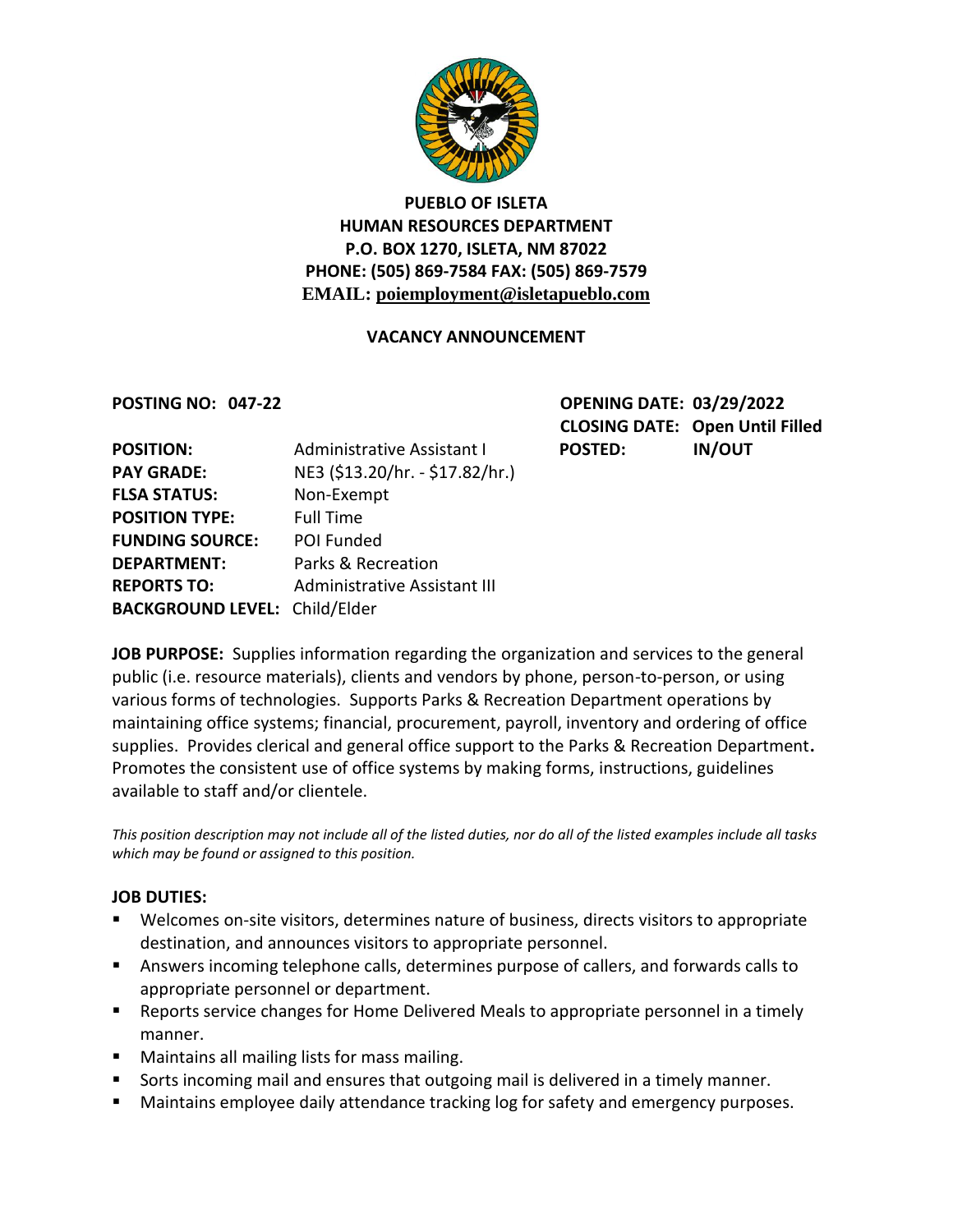- Accounts for the safety of all building occupants by carrying the visitor sign-in log and employee attendance log in the event of a fire or fire drill.
- Documents and reports customer dissatisfaction.
- Reports any unusual behaviors from clients and/or visitors.
- Serves as the primary lead and addresses queries on Procurement, Accounts Payable, Travel and Payroll.
- Attends Administration Planning and Management Team meetings to obtain office support assignments.
- **Promotes consistent use of office systems by making forms, instructions and guidelines** available to staff.
- Serves as a team member along with the Office Manager to track fundraising accounts for safe keeping purposes.
- Receives, sorts, and routes mail, and maintains Home Delivered Meal route publications.
- Monitors, maintains and makes repair arrangements for office equipment.
- **Sends and retrieves faxes electronically.**
- **Monitor, performs inventory and places office supply orders.**
- **Stocks, organizes and promotes use of the resource room and front lobby area.**
- **Performs other duties as assigned.**

## **SUPERVISION RESPONSIBILITIES:**

Assign and monitor clerical functions to seasonal interns.

## **MINIMUM QUALIFICATIONS/REQUIREMENTS:**

- High School Diploma/GED.
- Six months related experience.
- Ability to speak Tiwa is preferred.
- **Must be able to pass a TB screening.**
- **Must pass background check for position.**
- Must be able to comply with the Pueblo of Isleta Drug Free Workplace policies.

# **KNOWLEDGE, SKILL AND ABILITY REQUIREMENTS:**

- Must be willing to promote a safe and healthy work environment.
- **Strong organizational and planning skills in a fast pace environment.**
- **Ability to exercise independent judgment.**
- Knowledge of proper English, spelling, grammar, punctuation, and basic math.
- Knowledge of the purpose for office functions, procedures, and policies.
- Knowledge of data entry techniques and practices.
- Ability to adapt to various word-processing, spreadsheets, and database software programs.
- **Knowledge of internet research methods.**
- Ability to effectively interact with elders.
- Ability to listen and communicate professionally, verbally and in writing.
- **Ability to maintain confidentiality.**
- Ability to handle multiple tasks and meet deadlines.
- Ability to interact and maintain good working relationships with individuals of varying social and cultural backgrounds.